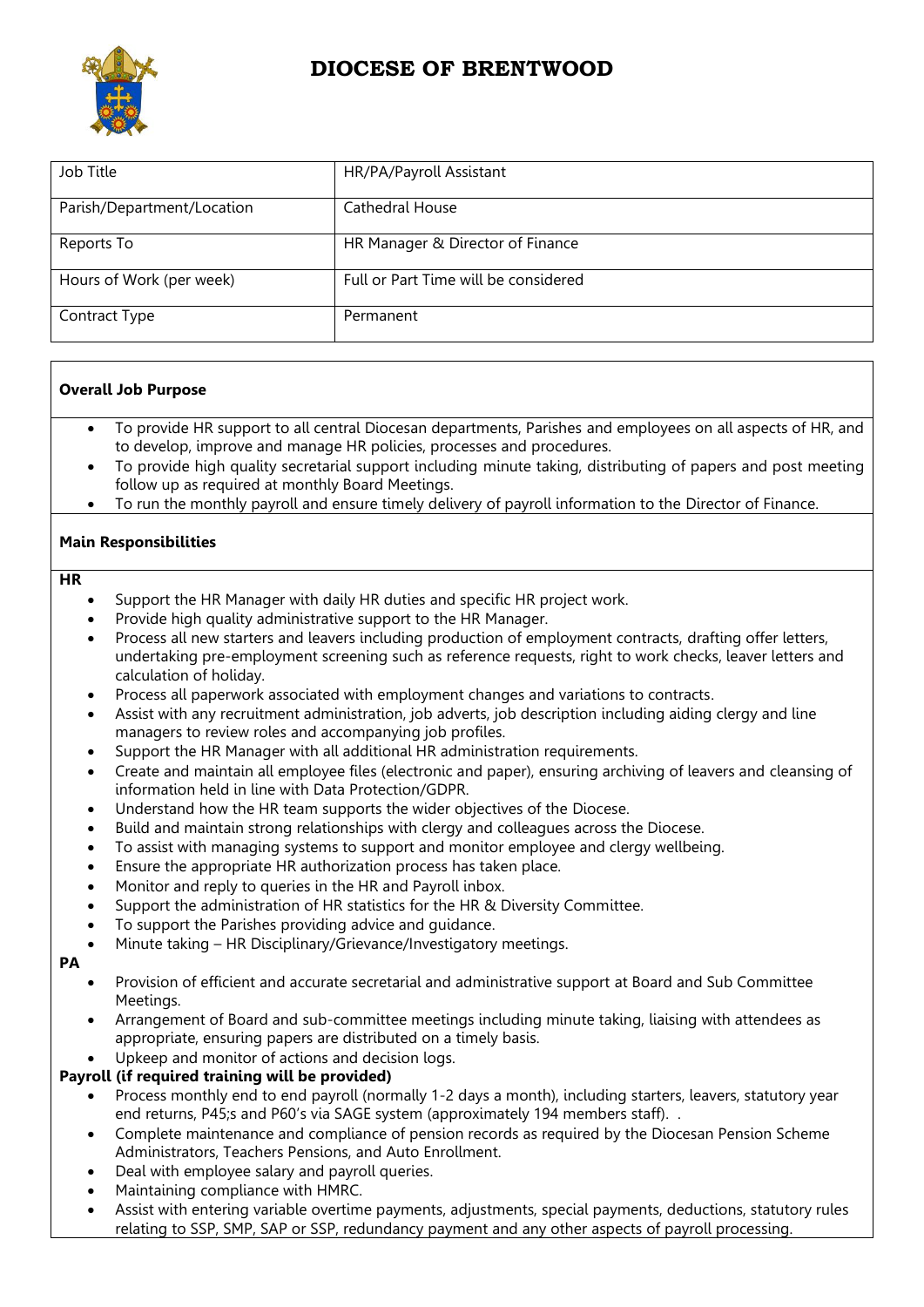- Liaise with Parish Priests and Line Managers ensuring the relevant authorization is obtained for overtime payments as required.
- Monthly payroll reconciliation.
- Arrange 3<sup>rd</sup> party payments such as county court judgements.
- Any other payroll duties as required by the Diocese.

#### **Notes:**

- You will be expected to produce work to a high standard and to promote quality at all times.
- You will be expected to adhere to the policies and procedures of the Diocese of Brentwood.
- The post holder may have access to confidential data. Disclosure of confidential information to any unauthorised person may lead to disciplinary action which could ultimately lead to dismissal.
- You will be expected to participate in a staff appraisal scheme for yourself and staff you manage where applicable.
- If you are a member of a professional/regulatory body you will be required to abide by the relevant professional Code of Conduct
- Smoking is not permitted while on duty or in uniform (where this is worn).
- Employees must be prepared to work flexibly to meet the changing needs of the organisation.

## **EQUAL OPPORTUNITIES**

The Diocese of Brentwood operates an Equal Opportunities Policy and expects staff to have a commitment to equal opportunity policies in relation to employment and service delivery.

## **CHANGES TO THIS JOB DESCRIPTION**

- Any changes to job descriptions must be operationally required and approved with the staff member, line manager and then authorised by the Senior Manager and HR.
- Master copies of all job descriptions are held on the HR Database, therefore any changes must be sent to HR for review and filing.
- No changes can be made to generic job descriptions without all post holders being consulted and in agreement with the HR.
- The above job description does not purport to be an exhaustive list of duties and responsibilities. The post-holder will be expected to undertake additional duties as the requirements of the post change.

## **Date of Job Description:**

Post-holder in receipt and agreement of job description:

Signature ………………………………….

Name (please print).................................

Manager's Signature ……………………..

Name (please print)................................. Review date ……………………………….